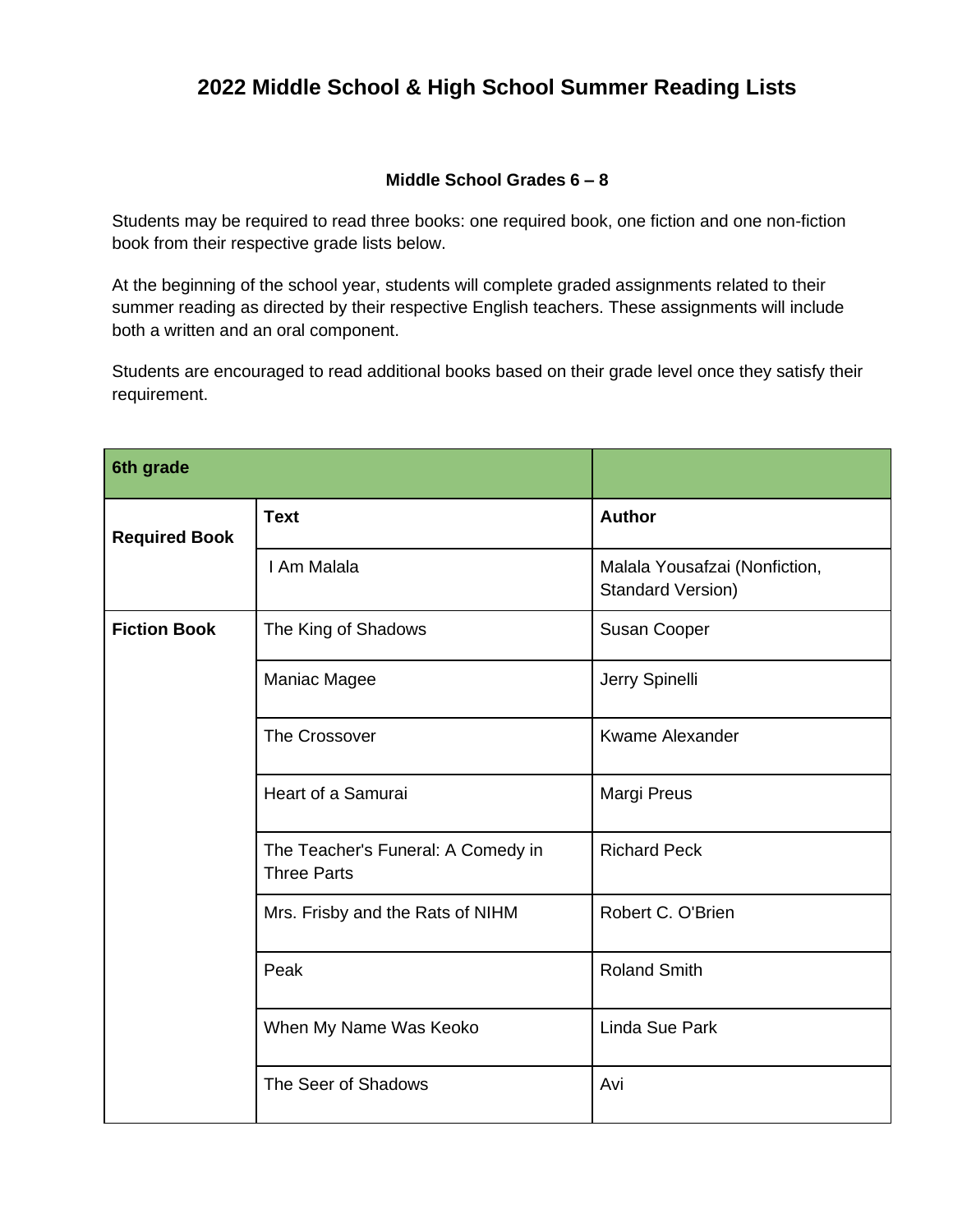|                                   | <b>Throwing Heat</b>                                                                               | Fred Bowen                 |
|-----------------------------------|----------------------------------------------------------------------------------------------------|----------------------------|
|                                   | Powerless                                                                                          | <b>Matthew Cody</b>        |
|                                   | The London Eye Mystery                                                                             | Siobhan Dowd               |
|                                   | Mockingbird                                                                                        | Kathryn Erskine            |
|                                   | <b>Bound</b>                                                                                       | Donna Jo Napoli            |
|                                   | How To Get Rich in the California Gold<br>Rush                                                     | <b>Tod Olson</b>           |
|                                   | Off to Be the Wizard                                                                               | <b>Scott Meyer</b>         |
|                                   | The Lion, the Witch, and the Wardrobe                                                              | C.S. Lewis (Series)        |
|                                   | City of Ember                                                                                      | Jeanne DuPraue             |
|                                   | <b>Black Stallion</b>                                                                              | <b>Walter Farley</b>       |
| <b>Non-Fiction</b><br><b>Book</b> | <b>Tracking Trash</b>                                                                              | <b>Loree Griffin Burns</b> |
|                                   | Hana's Suitcase                                                                                    | <b>Karen Levine</b>        |
|                                   | Boy of the Painted Cave                                                                            | Justin F. Denzel           |
|                                   | Ancient China by Arthur Cotterell<br>Stranger on the Silk Road: A Story of<br><b>Ancient China</b> | Jessica Gunderson          |
|                                   | Legacies from Ancient Rome                                                                         | Anita Ganeri               |
|                                   | At Her Majesty's Request: An African<br>Princess in Victorian England                              | <b>Walter Dean Myers</b>   |
|                                   | Lincoln's Grave Robbers                                                                            | <b>Steve Sheinkin</b>      |
|                                   | All Thirteen: The Incredible Cave Rescue<br>of the Thai Boys' Soccer Team                          |                            |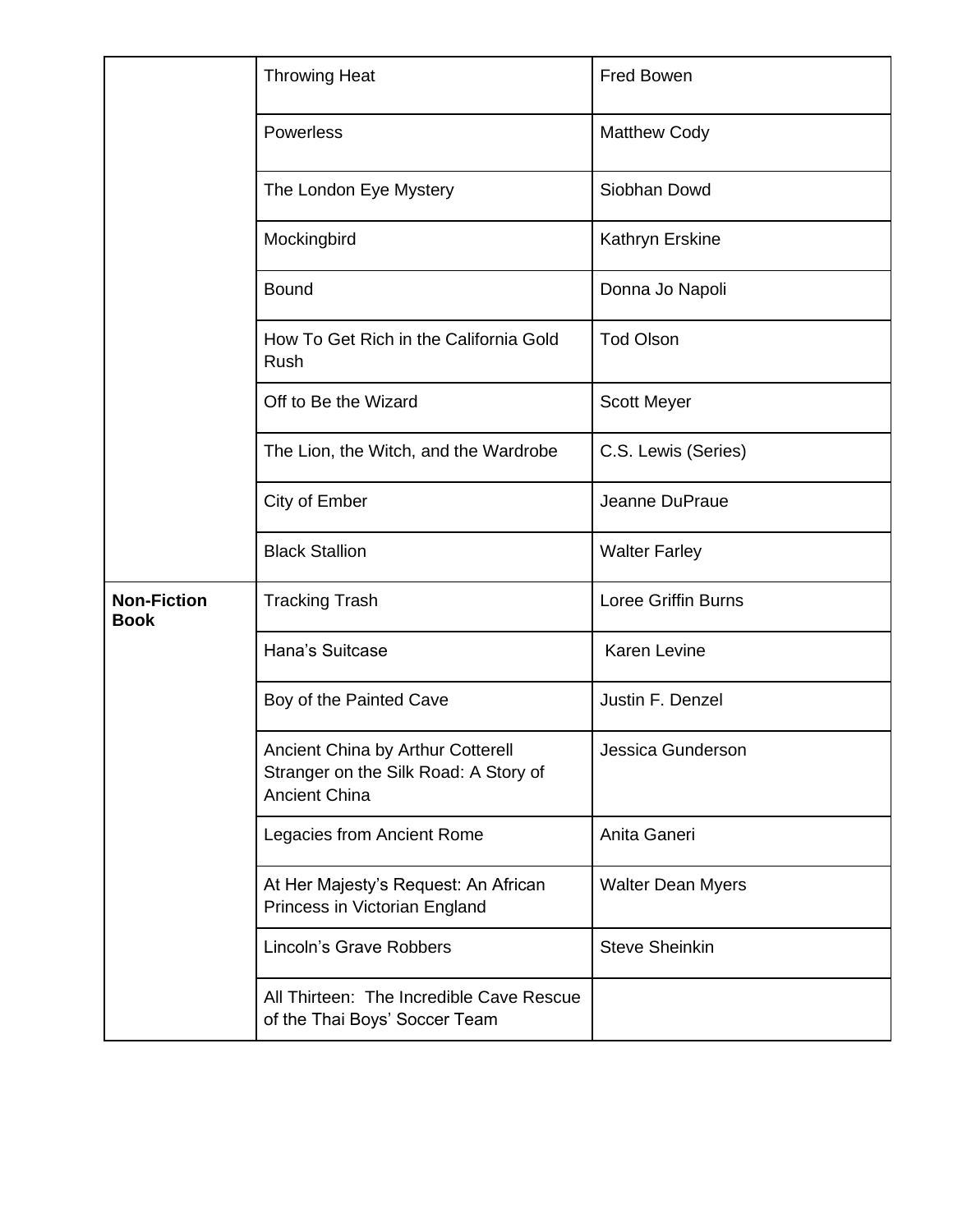| 7th grade            |                                       |                                                        |
|----------------------|---------------------------------------|--------------------------------------------------------|
| <b>Required Book</b> | <b>Text</b>                           | <b>Author</b>                                          |
|                      | <b>Towers Falling</b>                 | <b>Jewell Parker Rhoades</b><br>(978-0316262224)       |
| <b>Fiction Book</b>  | Roll of Thunder, Hear My Cry          | Mildred D. Taylor                                      |
|                      | Divergent                             | Veronica Roth (Series)                                 |
|                      | <b>Treasure Island</b>                | <b>Robert Louis Stevenson</b>                          |
|                      | <b>Things Not Seen</b>                | <b>Andrew Clements</b>                                 |
|                      | The Call of the Wild                  | Jack London                                            |
|                      | Little Women                          | Louisa May Alcott                                      |
|                      | Ender's Game                          | <b>Orson Scott Card (Series)</b>                       |
|                      | <b>The Three Musketeers</b>           | <b>Alexandre Dumas</b>                                 |
|                      | The Hobbit                            | J.R.R. Tolkien                                         |
|                      | The Fault in Our Stars<br>Paper Towns | John Green                                             |
|                      | Twenty-thousand Leagues Under the Sea | Jules Verne                                            |
|                      | The Hitchhiker's Guide to the Galaxy  | Douglas Adams                                          |
|                      | The Door in the Wall                  | Marguerite De Angeli                                   |
|                      | The Kite Rider                        | Geraldine McCaughrean                                  |
|                      | Killing Mr. Griffin                   | Lois Duncan<br>$(978-1561373437)$                      |
|                      | A Long Walk to Water                  | <b>Linda Sue Parks</b><br>$(978-1432875923)$           |
|                      | <b>Walk Two Moons</b>                 | <b>Sharon Creech</b><br>$(978 - 0064405171)$           |
|                      | A Thousand Beginnings and Endings     | ed. Ellen Oh and Elsie Chapman<br>$(978 - 0062671158)$ |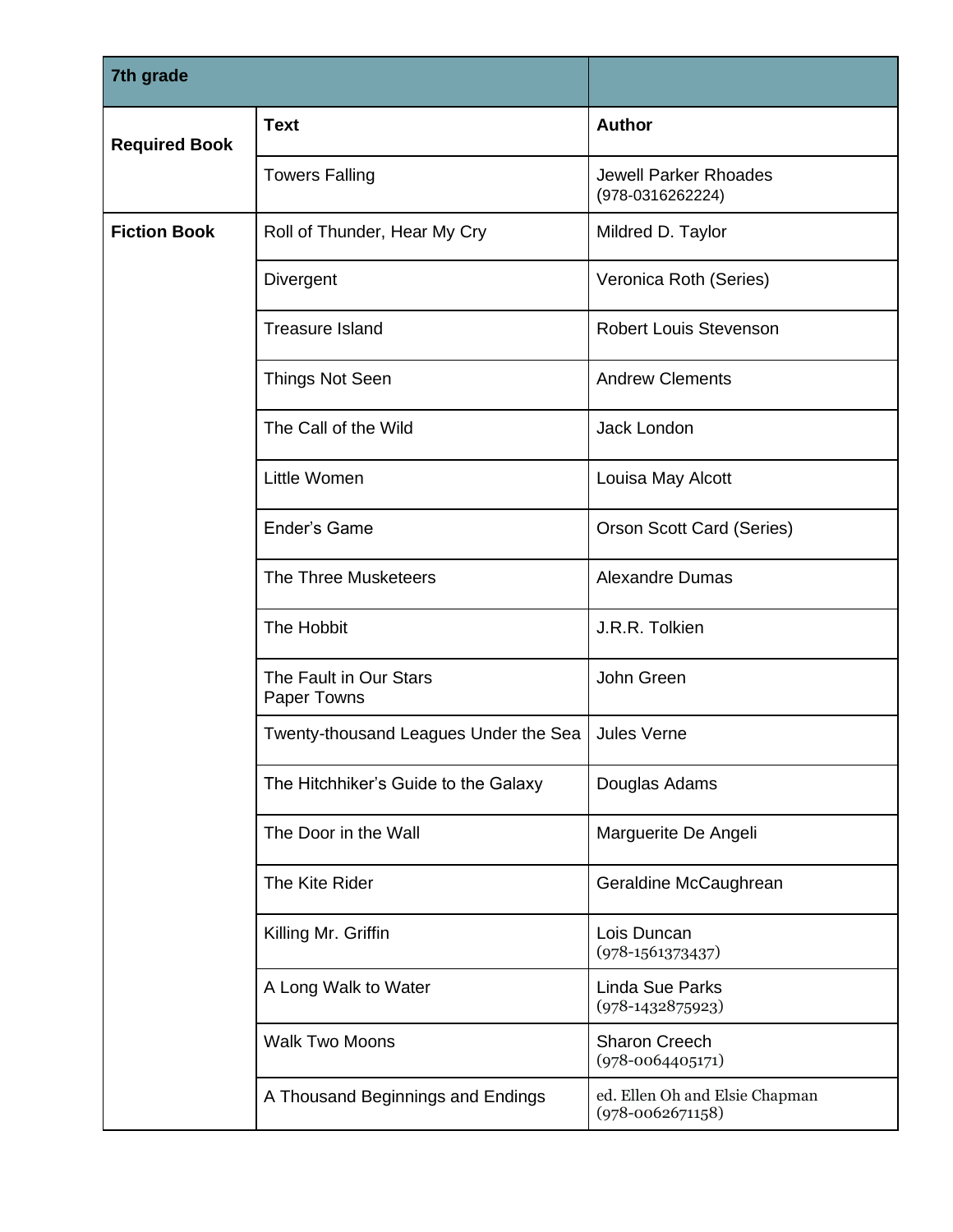|                                   | Unbroken: 13 Stories Starring Disabled<br>Teens                                       | ed. Marieke Nijkamp<br>$(978-0374306502)$ |
|-----------------------------------|---------------------------------------------------------------------------------------|-------------------------------------------|
| <b>Non-Fiction</b><br><b>Book</b> | Snow Falling in Spring                                                                | Moying Li                                 |
|                                   | How Rome Fell: Death of a Superpower                                                  | <b>Adrian Goldsworthy</b>                 |
|                                   | The Life of the Prophet Muhammad                                                      | Leila Azzam                               |
|                                   | Aztecs and Maya: What Life was Like for<br>Ancient Civilizations in Central America   | <b>Fiona MacDonald</b>                    |
|                                   | Machu Picchu: The Story of the Amazing<br>Incas and Their City in the Clouds          | <b>Elizabeth Mann</b>                     |
|                                   | The Notorious Benedict Arnold: A True<br>Story of Heroism, Adventure and<br>Treachery | <b>Steve Sheinkin</b>                     |
|                                   | The President Has Been Shot: The<br>Assassination of JFK                              | James L. Swanson                          |
|                                   | Red Scarf Girl: A memoir of the Cultural<br>Revolution                                | Ji-li Jiang and David Henry Hwang         |
|                                   | <b>Silent Spring</b>                                                                  | <b>Rachel Carson</b>                      |

| 8th grade            |                                              |                          |
|----------------------|----------------------------------------------|--------------------------|
| <b>Required Book</b> | <b>Text</b>                                  | <b>Author</b>            |
|                      | There is no required text this academic year |                          |
| <b>Fiction Book</b>  | <b>Fallen Angels</b>                         | <b>Walter Dean Myers</b> |
|                      | The Help                                     | Kathryn Stockett         |
|                      | My Sister's Keeper                           | Jodi Picoult             |
|                      | <b>Gulliver's Travels</b>                    | Jonathon Swift           |
|                      | Snow Bound                                   | <b>Harry Mazer</b>       |
|                      | Girl in Blue                                 | Ann Rinaldi              |
|                      | I Am the Cheese                              | <b>Robert Cormier</b>    |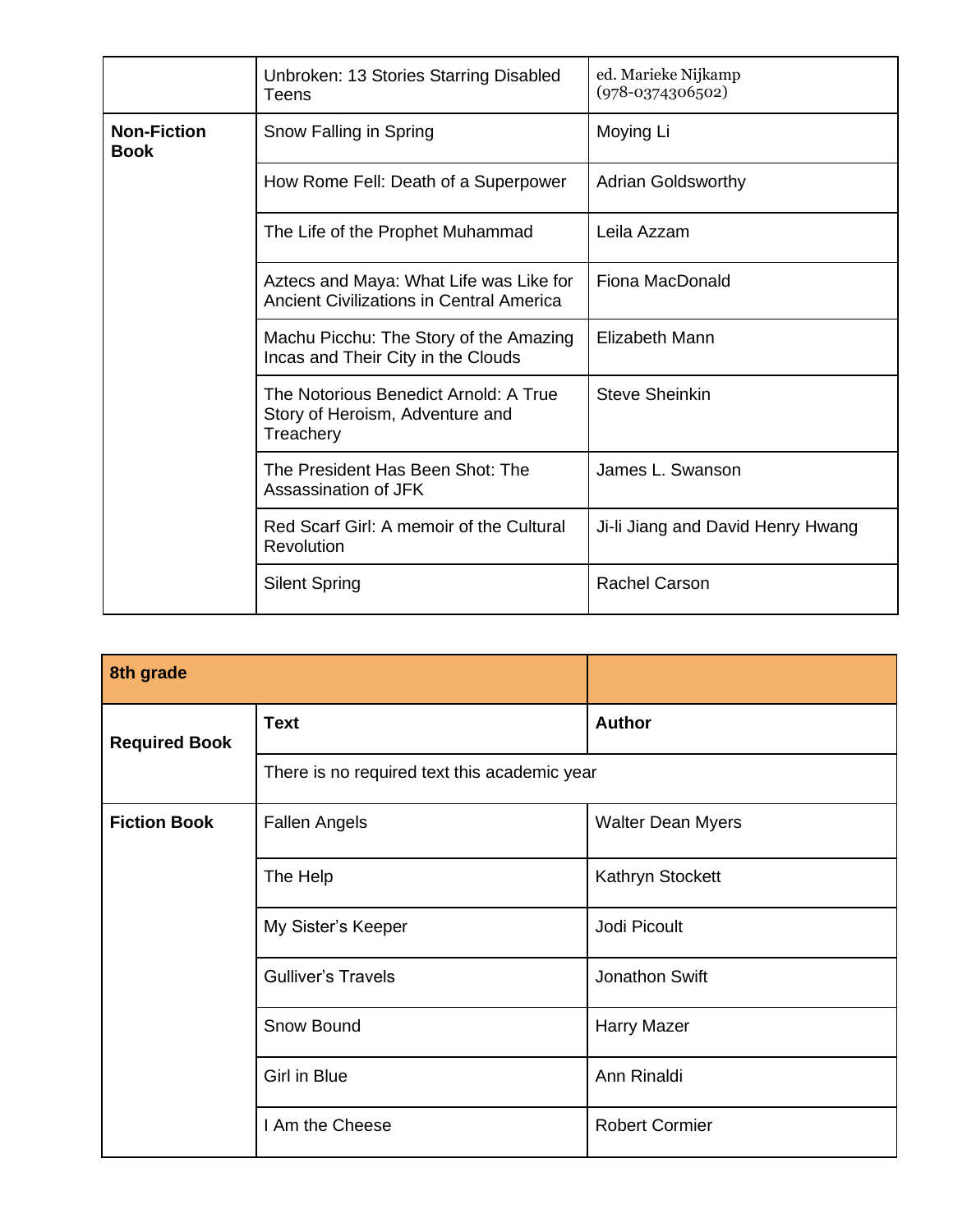|                                   | <b>Jurassic Park</b>                                                                         | <b>Michael Crichton</b>               |
|-----------------------------------|----------------------------------------------------------------------------------------------|---------------------------------------|
|                                   | The Good Earth                                                                               | Pearl S. Buck                         |
|                                   | <b>Killer Angels</b>                                                                         | Michael Shaara                        |
|                                   | A Rose for Melinda                                                                           | <b>Lurlene McDaniels</b>              |
|                                   | Monster                                                                                      | <b>Walter Dean Myers</b>              |
|                                   | The Boy Who Harnessed the Wind:<br>Creating Currents of Electricity and Hope                 | William Kamkwamba and Brian<br>Mealer |
|                                   | <b>Going Bovine</b>                                                                          | Libba Bray                            |
|                                   | A Separate Peace                                                                             | John Knowles                          |
|                                   | Hotel on the Corner of Bitter and Sweet                                                      | Jamie Ford                            |
|                                   | <b>Tiger Moon</b>                                                                            | Antonia Michaelis                     |
|                                   | Sarah's Key                                                                                  | <b>Tatiana DeRosnay</b>               |
|                                   | Looking for Alaska                                                                           | John Green                            |
|                                   | Maggot Moon                                                                                  | Sally Gardner                         |
|                                   | Navigating Early                                                                             | Clare Vanderpool                      |
|                                   | War of the Worlds                                                                            | H.G. Wells                            |
| <b>Non-Fiction</b><br><b>Book</b> | Chew On This: Everything You Don't<br>Want to Know about Fast Food                           | Eric Schlosser & Charles Wilson       |
|                                   | An American Plague: The True and<br>Terrifying Story of the Yellow Fever<br>Epidemic of 1793 | Jim Murphy                            |
|                                   | Chasing Lincoln's Killer: The Search for<br>John Wilkes Booth                                | James L. Swanson                      |
|                                   | <b>Claudette Colvin: Twice Towards Justice</b>                                               | <b>Phillip Hoose</b>                  |
|                                   | Enrique's Journey: The Story of a Boy's<br>Odyssey to Reunite With His Mother                | Sonia Nazario                         |
|                                   | <b>Farewell to Manzanar</b>                                                                  | Jeanne Wakatsuki Houston              |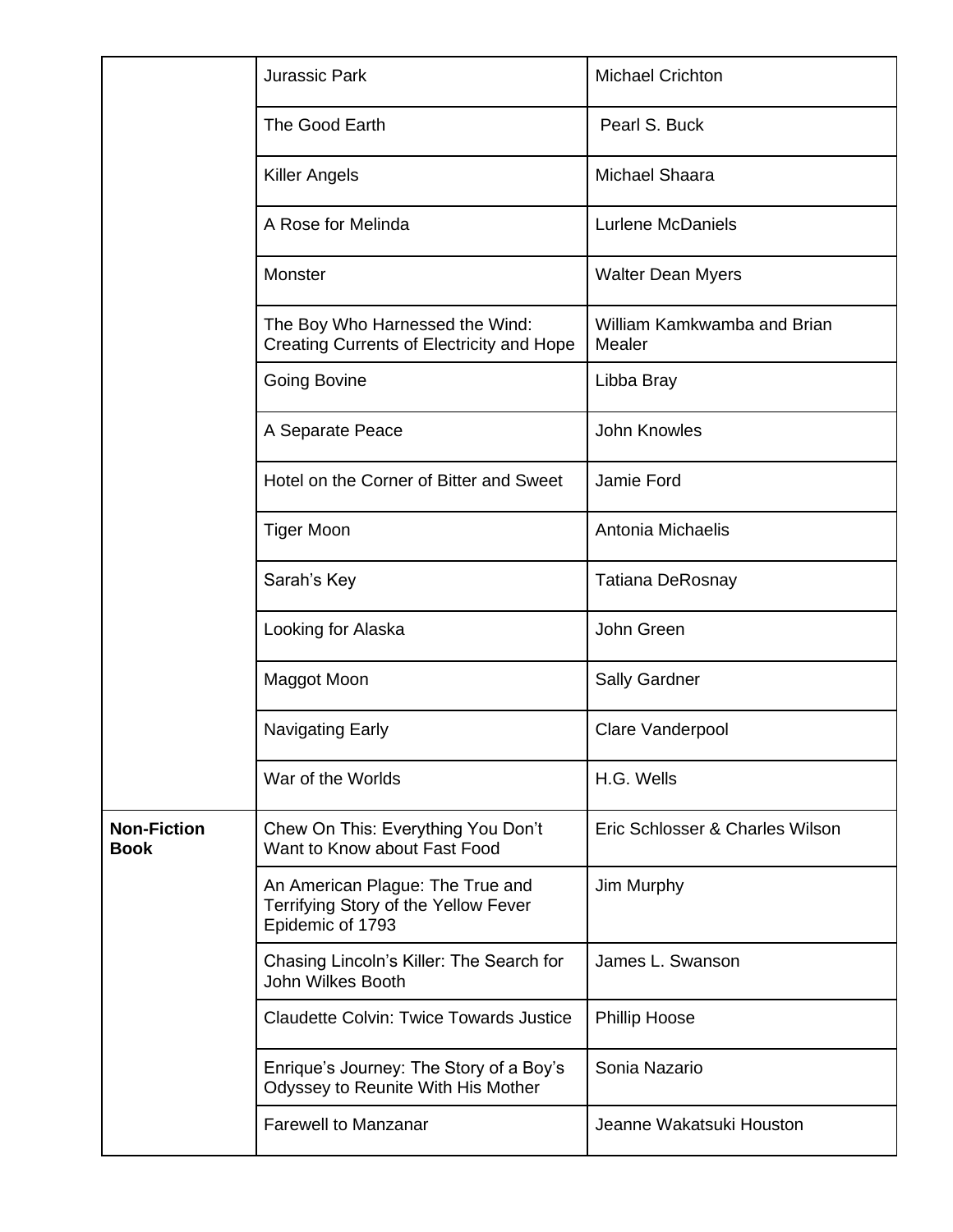| <b>Guts: The True Stories Behind Hatchet</b><br>and the Brian Books                                | <b>Gary Paulsen</b>         |
|----------------------------------------------------------------------------------------------------|-----------------------------|
| The Nazi Hunters: How a Team of Spies<br>and Survivors Captured the World's Most<br>Notorious Nazi | Neal Bascomb                |
| This Star Won't Go Out: The Life and<br>Words of Esther Grace Earl                                 | Esther, Lori & Wayne Earl   |
| Women of the Frontier: 16 Tales of<br><b>Trailblazing Homesteaders</b>                             | <b>Brandon Marie Miller</b> |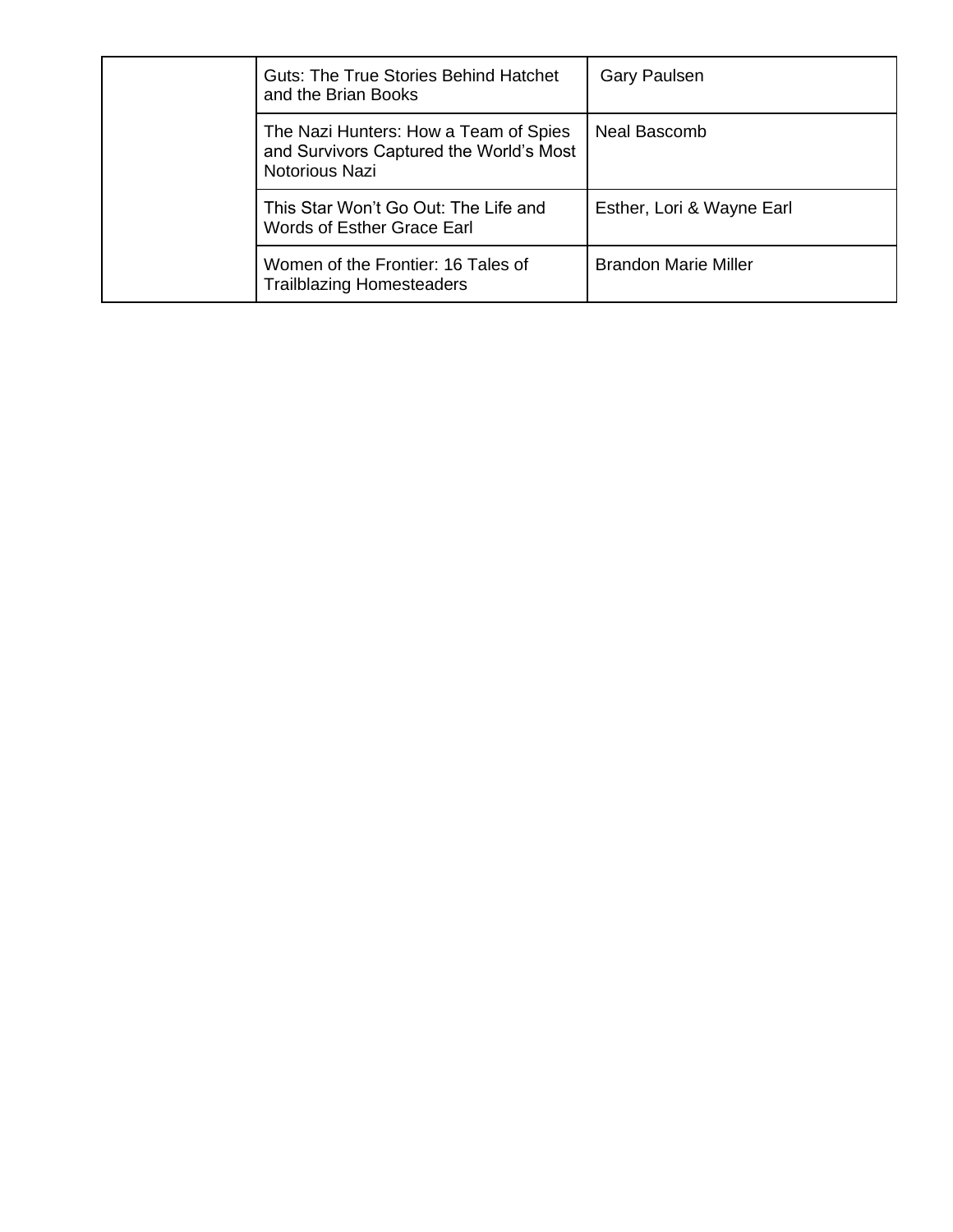## **High School Summer Reading List**

All rising freshmen, sophomores, juniors, and seniors are required to read one fiction book from the texts listed below.

At the beginning of the school year, students in all grades and on all levels will be assigned work related to their summer reading as directed by their respective English teachers. Those assignments during the first month of the new school year may, at the teacher's discretion, have a written and/or an oral component.

| <b>9th Grade</b>                             |                                                   |
|----------------------------------------------|---------------------------------------------------|
| <b>Title</b>                                 | <b>Author</b>                                     |
| The House on Mango Street                    | <b>Sandra Cisneros</b>                            |
| <b>Arabian Nights</b>                        | <b>Zipes</b>                                      |
| All Quiet on the Western Front               | <b>Erich Remarque</b>                             |
| <b>Crick Crack Monkey</b>                    | Merle Hodge                                       |
| War of the Worlds                            | H. G. Wells                                       |
| Cry the Beloved Country                      | <b>Alan Patton</b>                                |
| Curious Incident of the Dog in the Nighttime | Mark Haddon                                       |
| 1984                                         | George Orwell                                     |
| The Bean Trees                               | Barbara Kingsolver                                |
| The Murder on the Orient Express             | <b>Agatha Christie</b>                            |
| Reaching for the Moon                        | Katherine Johnson, Heather Alicia<br>Simms, et al |
| On Writing                                   | <b>Stephen King</b>                               |

| 10th Grade   |                         |
|--------------|-------------------------|
| <b>Title</b> | <b>Author</b>           |
| Jane Eyre    | <b>Charlotte Bronte</b> |